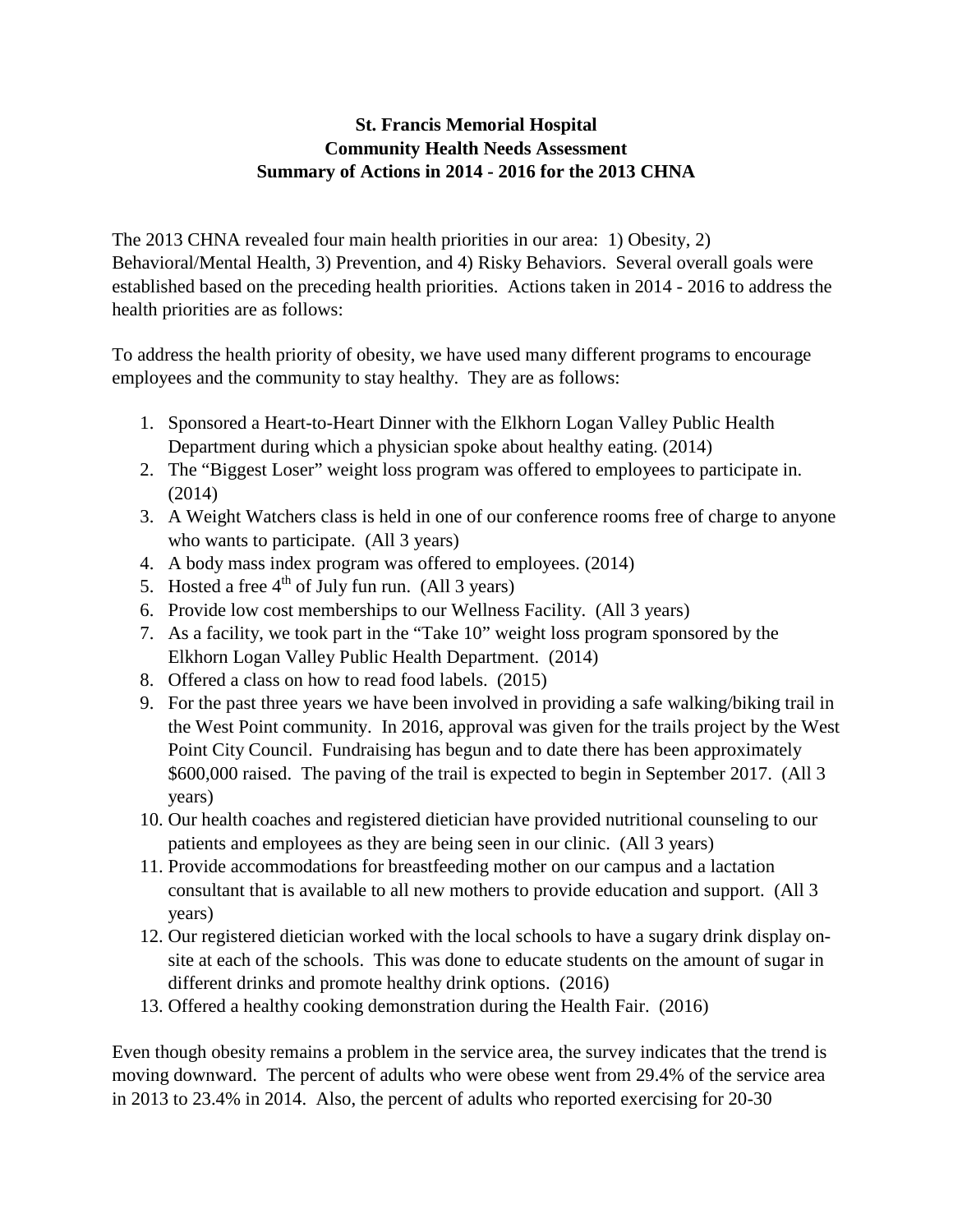minutes, 3 times per week or less was 66% in 2013 compared to 72% in 2016. The number of activities that are offered to the community and to our employees have helped to shift the mindset of the community to live a healthier lifestyle. We will continue these efforts going forward.

To address the health priority of behavioral/mental health, the following actions were taken:

- 1. Employ an Advanced Practice Registered Nurse (APRN) with a specialty in mental health. She sees patients at three of our clinics as well as nursing homes. Her schedule is usually full. (All 3 years)
- 2. Patients are able to access a psychiatrist through telehealth if the APRN feels she has a patient who needs additional assistance. (All 3 years)
- 3. Offer reduced rate mental health services for our employees through our Employee Assistance Program. (All 3 years)
- 4. We were working with our social worker to become licensed so we would have two providers available to provide mental health counseling. However, the social worker left our organization in 2016 and we have not found a replacement for that position to date. (All 3 years)
- 5. Our APRN also has mental health APRN students who complete their clinical rotations with her in the clinic. We hope to be able to recruit one of these students in the future to increase the amount of mental health services we can provide. (All 3 years)

St. Francis Memorial Hospital is constantly looking for ways to continue to provide access to behavioral/mental health services in our service area. Our Mental Health APRN continues to have a very busy schedule. We are still searching for a social worker with the credentials to be able to offer an additional provider for mental health counseling.

To address the health priority of prevention, there were many activities that were taken in 2016 to prevent illnesses and keep people healthy.

- 1. Provided a calcium intake program. (2014)
- 2. Provided on-site preventive screenings at area businesses through our Business Health and Wellness Program. We have staff that go on-site and perform blood draws and take vitals so individuals in the area do not have to miss work. This helps identify individuals who have health needs and need to be seen by a healthcare provider. (All 3 years)
- 3. Hosted our  $1<sup>st</sup>$  Annual Health Fair for the community in 2014 and continued them in 2015 and 2016. The health fair provides low cost laboratory screenings. (All 3 years)
- 4. Offer well-child checks and immunizations at all of our satellite clinic locations. (All 3 years)
- 5. Smoking cessation counseling is offered to our patients. (All 3 years)
- 6. We are a tobacco/smoke free campus to encourage healthy habits among our patients, employees and community. (All 3 years)